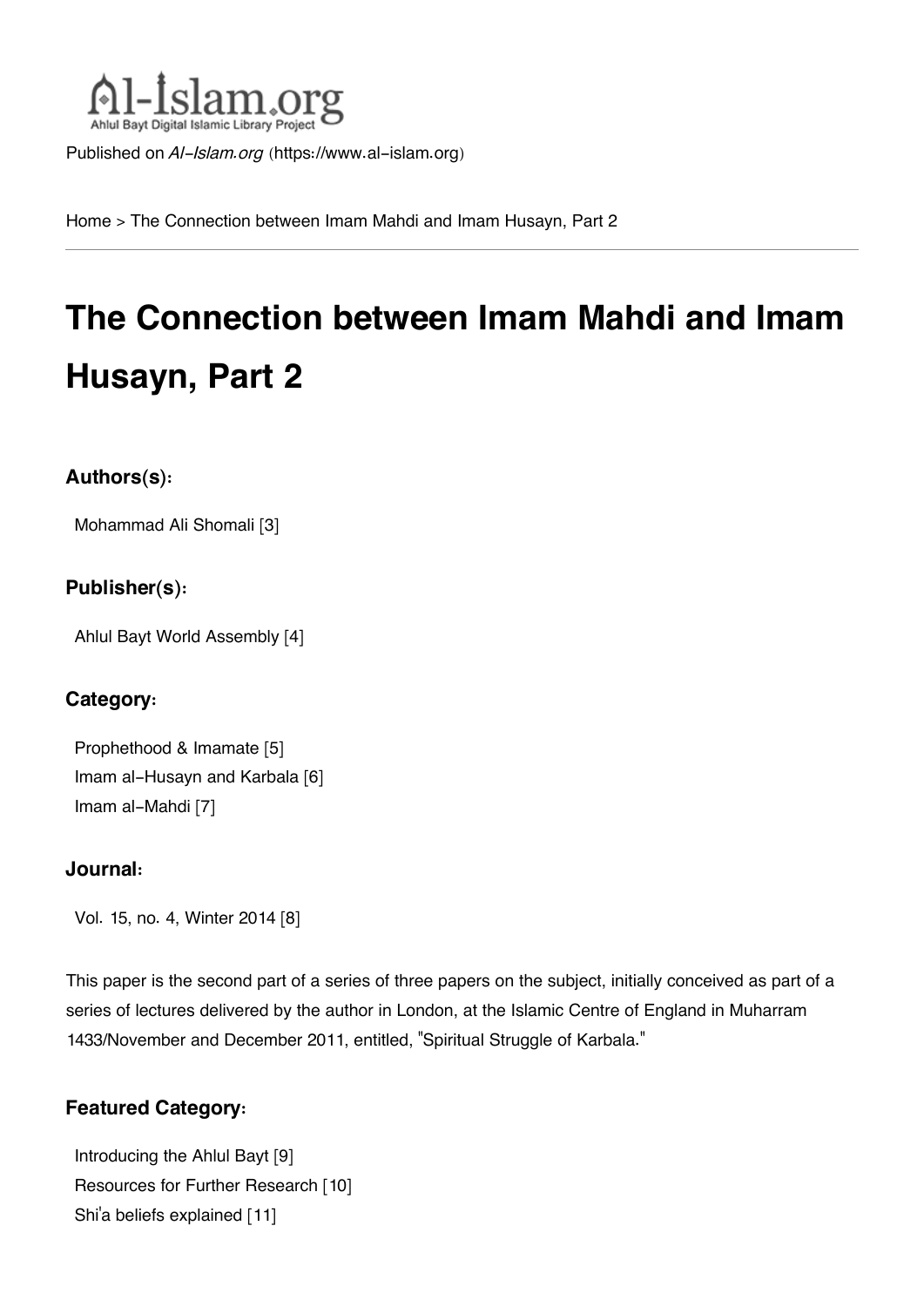# **The Connection between Imam Mahdi and Imam Husayn, Part 2**

#### **Mohammad Ali Shomali**

*This paper is the second part of a series of three papers on the subject, initially conceived as part of a series of lectures delivered by the author in London, at the Islamic Centre of England in Muharram 1433/November and December 2011, entitled, "Spiritual Struggle of Karbala."*

# <span id="page-1-0"></span>**[Abstract](#page-1-0)**

<span id="page-1-2"></span>No doubt all the Imams are connected to each other and reflect the same light.[1](#page-6-0)

However, there is a special connection and affinity between Imam Husayn and Imam Mahdi, that is, Imam Husayn is very clearly connected to what will happen in the End of the Time (Akhir al-Zaman) when Imam Mahdi comes. Part I included verses from the Qur'an and hadiths to demonstrate this connection. This part explains why there is such a close connection between the two and why Imam Mahdi refers to Imam Husayn in his universal mission for establishing justice.

# <span id="page-1-1"></span>**[Imam Husayn as a central theme in Imam Mahdi](#page-1-1)'s movement**

Imam Mahdi's universal mission will include Imam Husayn's case at the top of his agenda. Imam Mahdi is not only for the Middle East, Arabs, Iranians or people from subcontinents; he is going to lead humanity.

The question is why does the demand for the blood of Imam Husayn stand out in the agenda of a leader whose mission is universal?

If Imam Mahdi appeared today and asked for the revenge of both the killers of Husayn and those who approve of the murder, this discourse would not apply to a major part of the world.

<span id="page-1-3"></span>Many people have nothing to do with this. How many people today are either pleased with or involved in killing Imam Husayn? Most do not even know about him, let alone be for or against him, and therefore they have not made any position in favour or against him.[2](#page-6-1)

<span id="page-1-4"></span>So what changes are going to happen in the world that would make Imam Mahdi's central reference to Imam Husayn's case relevant to the global community?[3](#page-6-2)

Thus another question arises What should be done today for Imam Husayn to become well-known so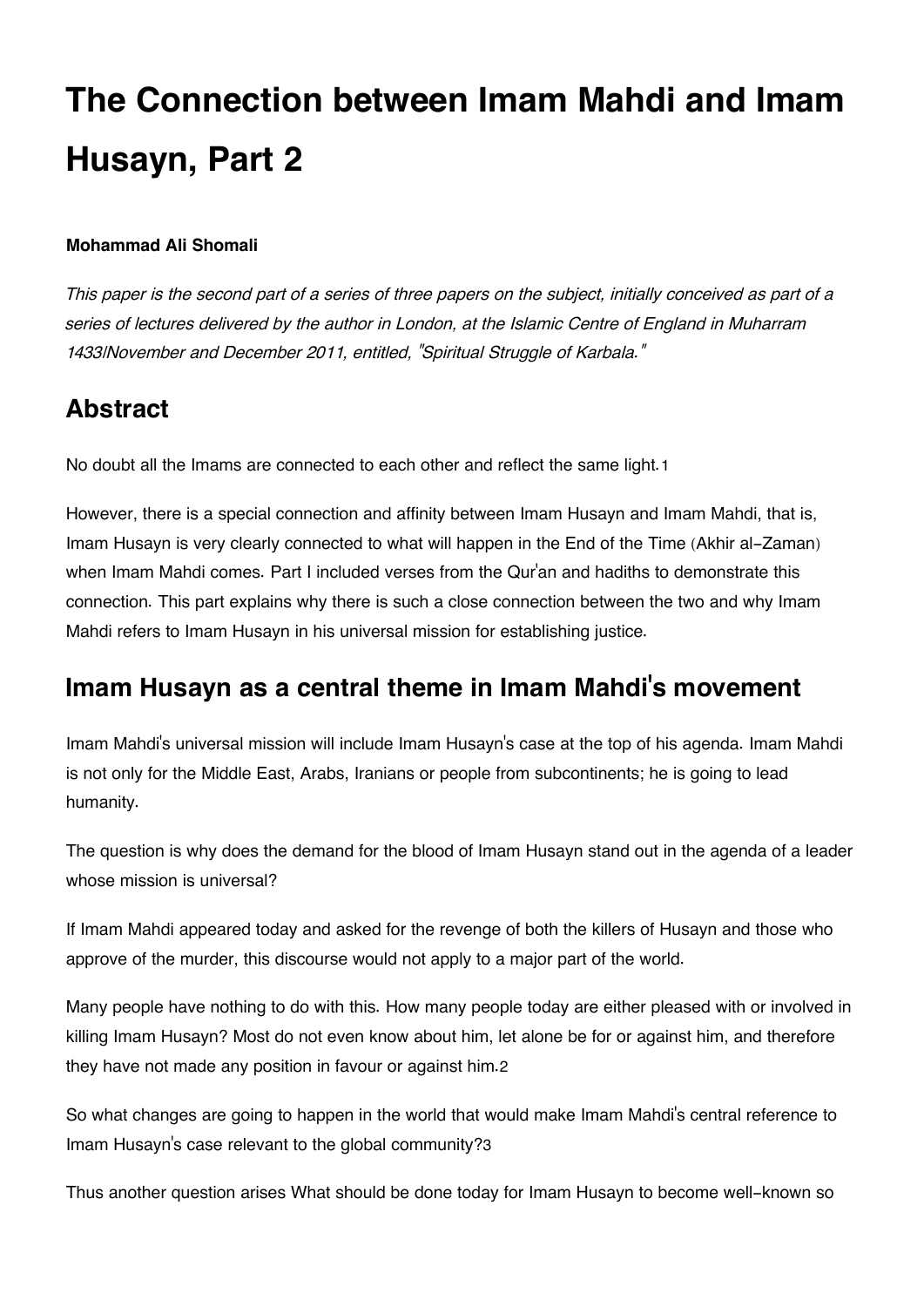that almost everyone would take a stand either in favour or against him? That type of world is the world which is near to the time of Imam Mahdi's advent. The following is my humble understanding. Before I say what my understanding is, we should see how important it is in Islam to have justice.

# <span id="page-2-0"></span>**[The Importance of Justice in Islam](#page-2-0)**

Justice is not a value or virtue equal in merit to other values or virtues. In Islam, especially in the school of Ahlul Bayt, justice is the most

important value and the central virtue. Divine justice is a principle of our faith, but it does not just remain as a matter of theology or something that we should know and believe about God; rather divine justice is to be translated into personal and interpersonal justice.

<span id="page-2-1"></span>According to the teachings of the Ahlul Bayt, justice is a condition for every important social position. A political, spiritual, or prayer leader[4](#page-7-0) - especially the Friday prayer leader[5](#page-7-1) - must be just and knowledgeable. Judges and witnesses in a court must also be just.

It should be noted that Muslim and many non-Muslim ethicists hold that there are values that are always good and there are values that may have exceptions. For example, kindness is a virtue although there are cases in which it is unwise to display it, such as a parent showing kindness when his or her child is eating something which is harmful to his health or is watching a game instead of revising for a test.

<span id="page-2-2"></span>Constant kindness to children may result in spoiling them, thus harming their personalities. Though kindness is an admirable trait, it should be controlled, as with other good traits.[6](#page-7-2)

<span id="page-2-3"></span>However, there is one value that all our scholars believe that has no exception and that is justice. Injustice and oppression is never allowed.[7](#page-7-3)

In Islam, justice must be established within and without. Other schools of thought restrict justice to interpersonal relations I have to be just with you, and you have to be just with me. The government has to be just. The leader has to be just. However, in Islam, it is both interpersonal and intrapersonal.

People are to be just from within, with respect to themselves. If a person commits a sin, he has been unjust to himself:

## <span id="page-2-4"></span>*"He who violates the boundaries that Allah has drawn and goes beyond them has oppressed himself."*[8](#page-7-4)

<span id="page-2-5"></span>And this is why we say *"Our Lord, we have oppressed ourselves"*[9](#page-7-5); or in Dua Kumayl referring to our sins we recite "**I have done injustice to myself**."

We do not have the right to be unjust even to ourselves whether it is harming our bodies, wasting our talents, or damaging our own reputation. And then we are to refrain from doing any injustice to others,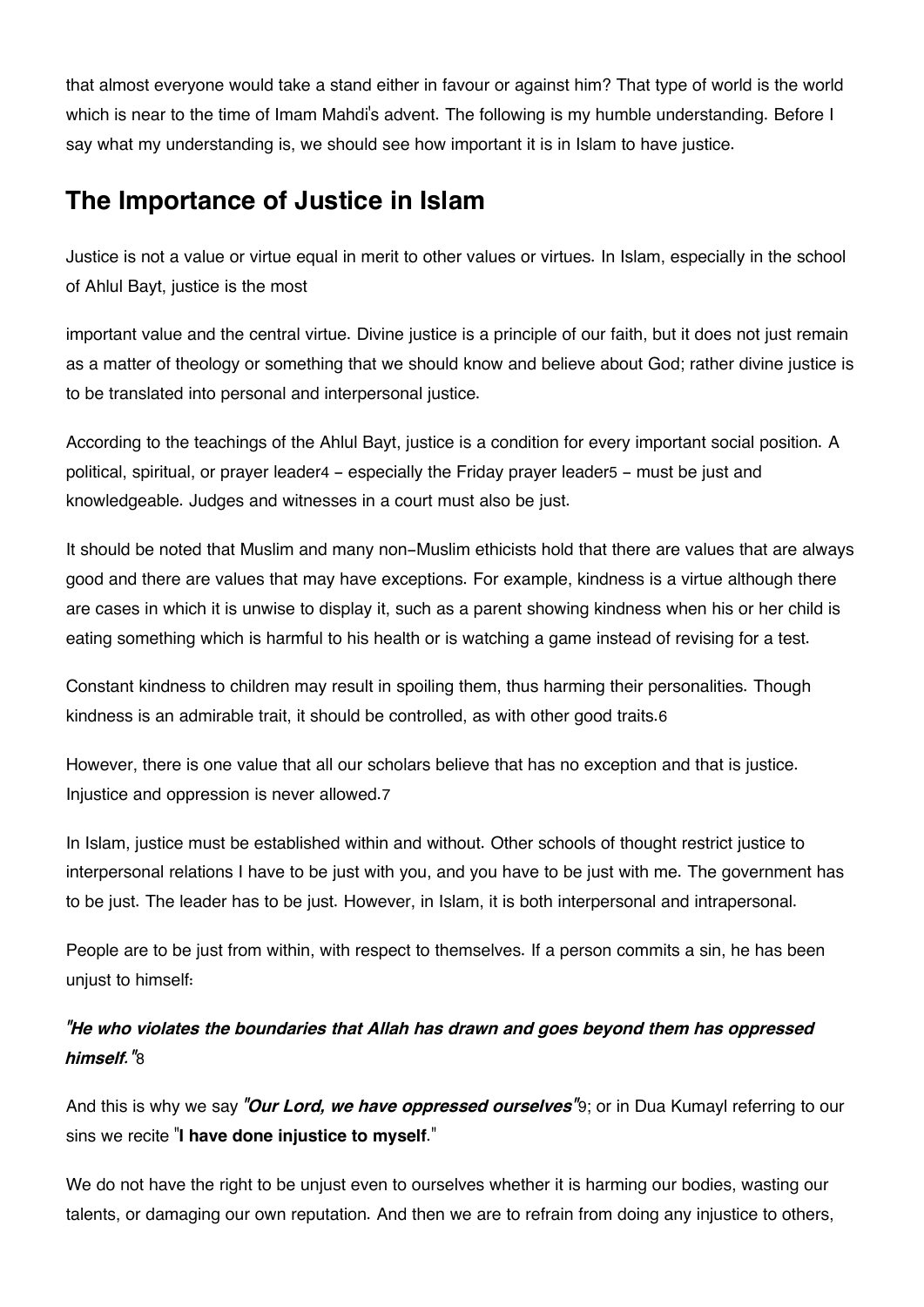#### with unbiased treatment

#### *"…ill feeling for a people should never lead you to be unfair" (5:8).*

For example, if the murderer of Imam Husayn were here today and put on trial, our responsibility is to be just with him, even if he is an enemy

#### *"Be fair; that is nearer to Godwariness" (5: 8).*

In Islam, piety and justice are inseparable with respect to ourselves, each other, and even with animals. Imam Ali, who earned his status as an icon of justice, says

<span id="page-3-1"></span>*If I am given seven continents and whatever is under their skies so that I would disobey Allah by taking the peal of wheat from the mouth of an ant I would not do it*.[10](#page-7-6)

When Allah speaks of the prophets' duties such as introducing religious practices such as praying and fasting, purifying people's hearts through character education and it comes to a universal value, Allah says that all the prophets have been sent to establish social justice

## *"Certainly, We have sent all the messengers with manifest truths and gave them book and scale (which means law) so that people establish justice." (57: 25)*

As implied in the verse, messengers were not sent to miraculously establish justice; they were sent to guide people with specific instructions to establish justice. Allah does not want to establish justice by miracles; miracles are to establish trust in people so that they believe in the Prophets, but then the believers have to strive to establish justice. It will not work in the way the followers of Moses expected, when they told him

#### *"Go ahead, you and your Lord, and fight. We will be sitting right here" (5: 24).*

We have to get involved. The prophets were sent for people to rise and establish justice. This is the central position of justice.

## <span id="page-3-0"></span>**[Dignity](#page-3-0)**

Another fundamental value is dignity. Although many believe the right to live is the highest right human beings possess – and even though the right to life is important – the highest right that we truly have is the right for dignity. A person's dignity is more important than his physical life, since life has no value with constant humiliation, such as being caged up, treated like an animal, and merely accepting the food thrown to us. In this condition, the most important right is definitely not life. More important than just living is to be treated as a human being with honour and dignity.

Therefore, justice is to give people what they deserve, and on top of everything to give them their honour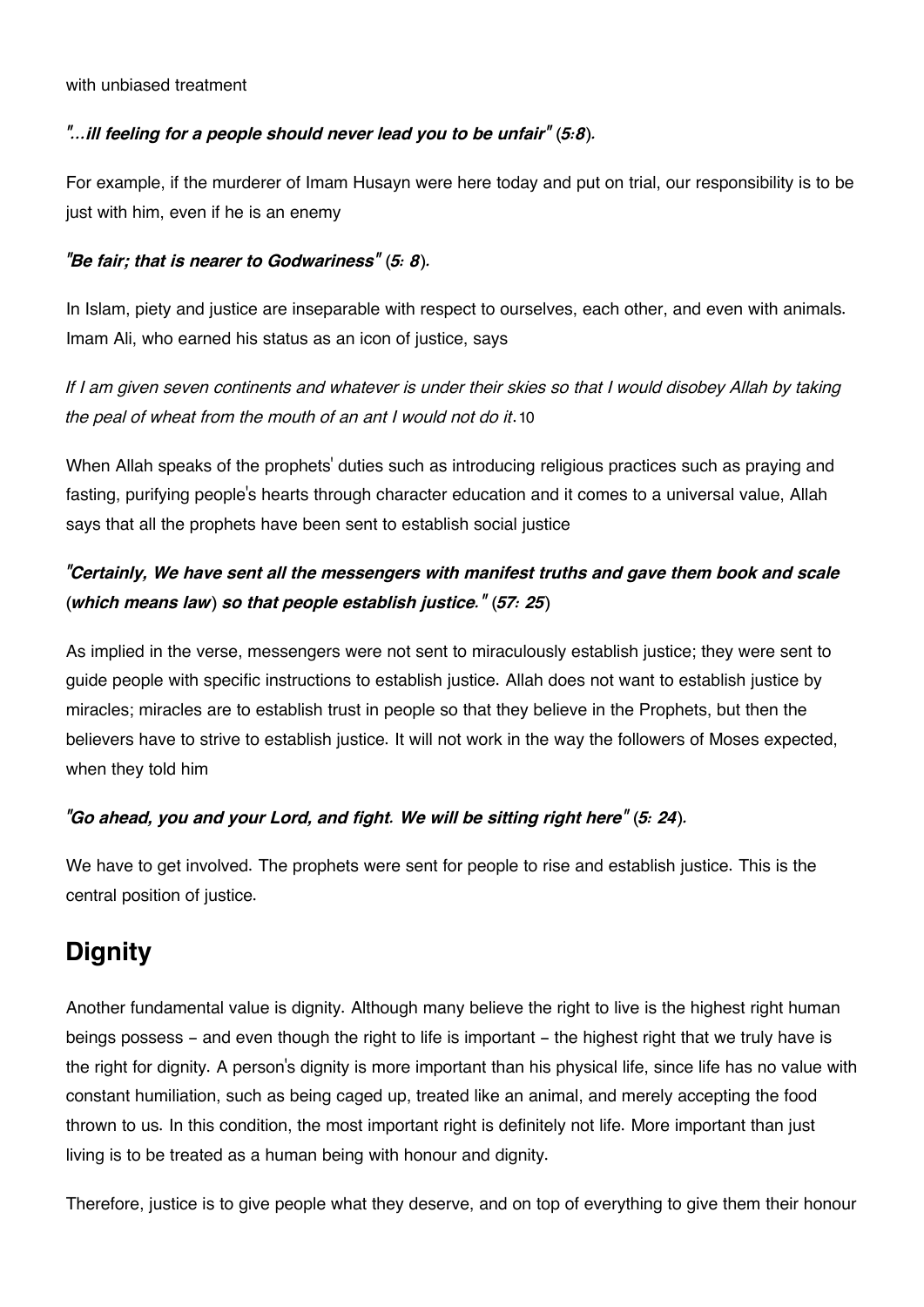and dignity. This is the most important right. This is something that Allah has planned to be finally achieved. Without this, the world will not come to an end. Without having a day at least in which humanity can live with justice and dignity the world will not come to an end. That must happen in this world. The kingdom of Allah must be established in this world before seeing it in the hereafter.

# <span id="page-4-0"></span>**[The Role Model for Establishing Justice](#page-4-0)**

The one leader who will succeed in achieving a life of dignity for mankind is Imam Mahdi. Reiterating what was said before, rather than miraculously establishing it, we are responsible, otherwise we wouldn't be waiting. Though he will certainly be the leader, he will need helpers, people who are ready to establish justice.

These helpers will have first established justice in their own souls and hearts, then with their brothers and sisters within their community, then extend that justice to the larger social sphere, and finally to other living beings. Those who went out of their way to accomplish it can ask the Imam to include them in his movement, a movement that will establish worldwide justice.

When those who will strive for justice want to get inspiration and energy, when they want to realize that life has no value without justice and dignity, the best role model for them would be Imam Husayn. Those who want to help Imam Zaman and prepare for his appearance and then support him to achieve the justice that gives all people their honour and dignity cannot do this without remembering Imam Husayn.

Imam Husayn has shown that although life is important, there is more to it than physical life. Concerning dignity, the Imam said the following part of a poem on the Day of Ashura:

<span id="page-4-2"></span>*Death is better than losing you honor And losing your honor is better than going to hell.*[11](#page-7-7)

Yazid ordered the Imam to pay allegiance, and this could have saved the Imam's life and ensured him a decent living, that of security and the freedom to teach and worship. However, Yazid had one condition the Imam was to pay allegiance to Yazid, to which the Imam said

#### <span id="page-4-3"></span>*A person like me does not pay allegiance to someone like him.*[12](#page-7-8)

A person who dedicated his entire life to obeying Allah does not pay allegiance to Yazid, an openly immoral, unjust, and oppressive tyrant who was going to lead the society to adopt his ways. Imam Husayn believed that there is no value in one's life, even if one spends it worshiping Allah when one gives up one's dignity and honour by taking an oath of allegiance to a person like Yazid.

<span id="page-4-4"></span><span id="page-4-1"></span>Far from us is disgrace. God does not accept this for us. The Messenger and the believers would not be pleased with that. And those pure laps (on which Husayn was brought up].[13](#page-7-9)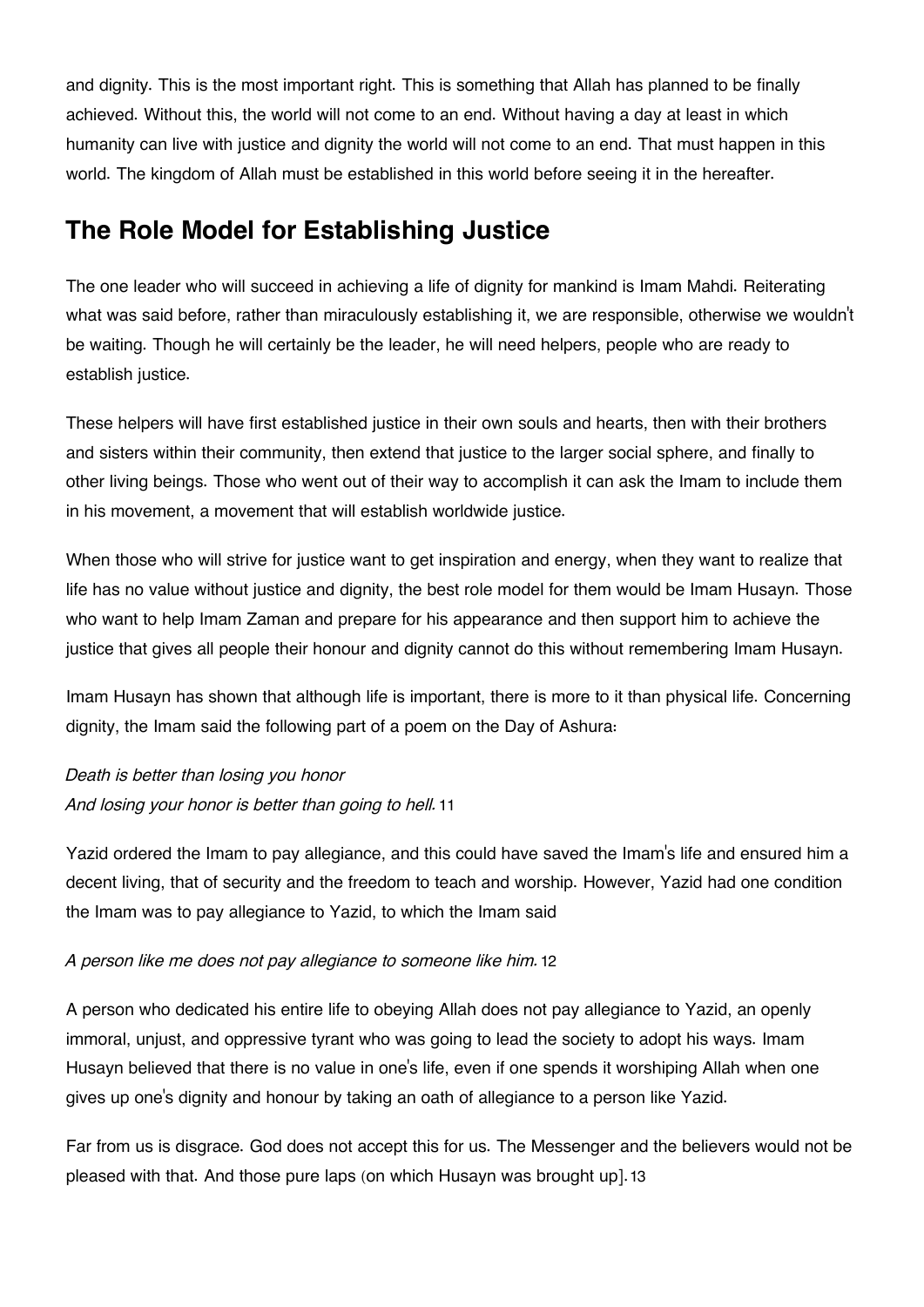# **[Husayn, The Best Source of Inspiration](#page-4-1)**

Those who want to establish justice need Imam Husayn. No revolution or reform occurred in the Shi'a world unless they referred to Husayn. People and groups such as Mukhtar, the Tawwabin, the uprising of the people of Fakh and to the overthrowing the Umayyad Caliphate all referred to Imam Husayn. Even non-Muslim reformers who knew Imam Husayn learned from him. Gandhi is quoted as saying, "I learnt from Husayn how to achieve victory while being oppressed."

The question arises Why is it that other reformers do not use Imam Husayn as their source of inspiration? Because they do not know him. It is our fault that a few non-Shi'as and non-Muslims know Husayn only by chance because there exists no systematic introduction of Imam Husayn's movement to all people.

Many of us prefer to revel in our gatherings and do things we enjoy and keep him for us. Many of us think or at least act as if we have some kind of monopoly over Imam Husayn. And we are not serious in saying that we want to promote Imam Husayn. That is the last thing in our list. We first want to enjoy our mourning gathering in the way we are brought up with and we do not care much whether outsiders understand or not, whether it makes sense to them or not.[14](#page-7-10)

<span id="page-5-1"></span>Imam Husayn is always a source of inspiration for anyone who is concerned about justice. Husayn would be chosen over other role models as one who sacrificed the most for dignity and justice. If Husayn is not revered, it is because he is unknown. If you know who Husayn was and what he did, it is impossible to take anyone other than him as an exemplar of genuine struggle for establishing justice and dignity. Who sacrificed for justice and dignity more than Imam Husayn?[15](#page-8-0)

<span id="page-5-2"></span>For this reason, when Imam Mahdi wants to call for establishment of justice, he will refer to Husayn. This makes it clear what he wants and to what extent he is ready to sacrifice.

# <span id="page-5-0"></span>**[The Requirement](#page-5-0)**

At this point, the following question arises What needs to happen for Imam Mahdi to start his universal movement by referring to Imam Husayn? When can he stand between Rukn and Maqam of Ka'ba to say, "I am calling for the blood of Husayn to be compensated?"

This will only happen when Imam Husayn becomes the central point of reference in the world, when everyone knows about him, when the conflict between truth and falsehood, right and wrong, and good and bad people will take form around Imam Husayn. In other words, the movement will start only when people of the world will be polarized around Husayn.

There will be many non-Muslims whom due to their good-naturedness will take the side of Imam Husayn. There are many people in the west who will be among the best supporters of Imam Mahdi.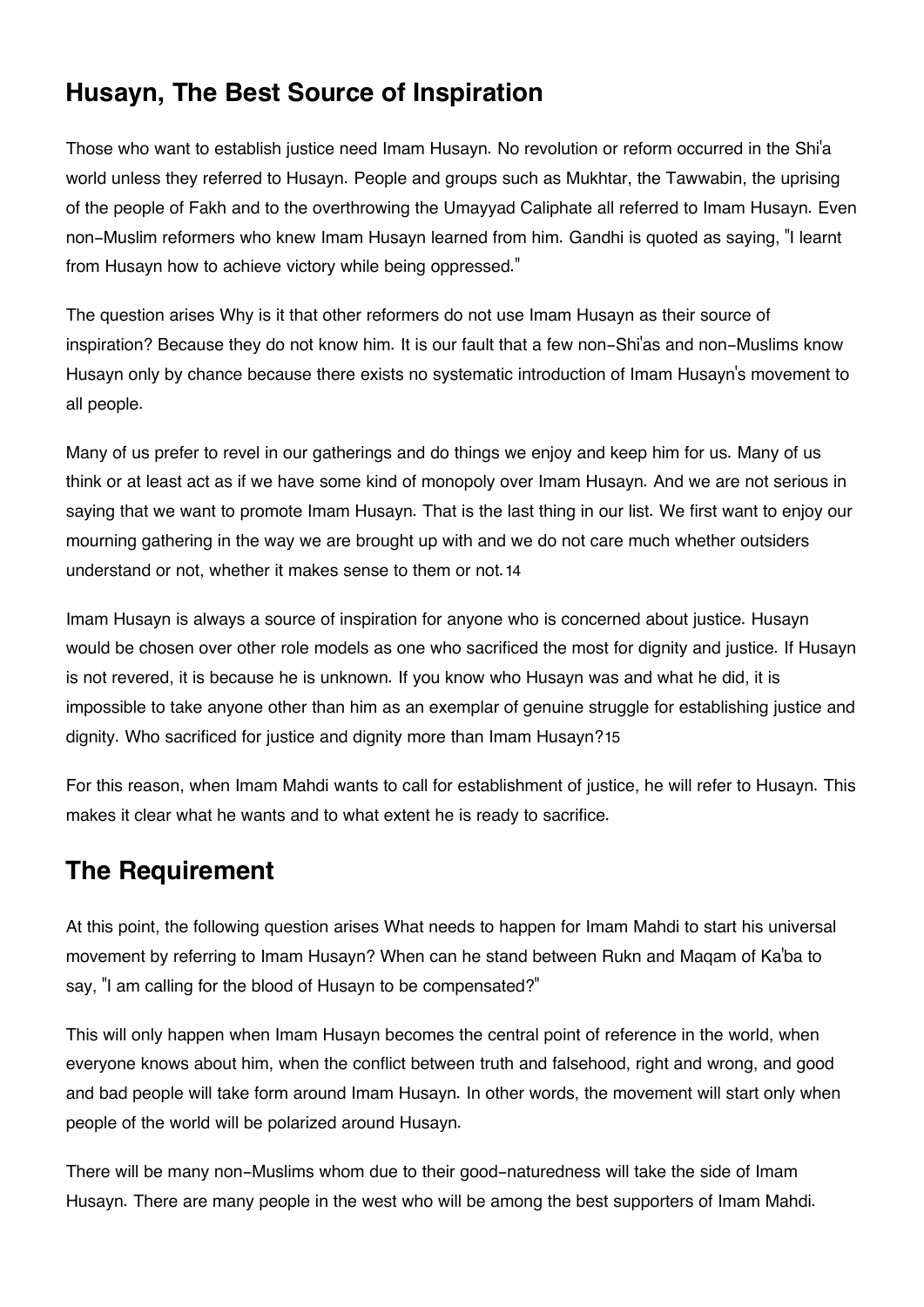Imam Mahdi would give everyone his right and would treat everyone with dignity; all people of good will would benefit, since Imam Mahdi will be establishing nothing but justice.

# <span id="page-6-3"></span>**[Sharing the Real Husayn with everyone](#page-6-3)**

For Imam Mahdi's movement to start, Imam Husayn must become known to everyone. Everyone must develop an idea about him either loving Husayn for his stand for justice and dignity, or disliking Husayn as a result of being unjust to oneself and desiring to humiliate humanity. Those who commit injustice or usurp or violate rights of people will not be in favour of Imam Husayn.

When will this idea of people being either in favour or against Imam Husayn occur?

Not until the Imam is known to everyone. And it is not just a matter of publishing some books or booklets. We are to ensure that the true Husayn - not the Husayn that some of us currently show and represent – is exposed to press and eventually the people of the world. What is most important is to show the real Husayn in our actions, rather than in the form of propagation.

Imam Mahdi's mission to establish justice and equity is deeply connected to Imam Husayn's movement against injustice and humiliation by the oppressors. Before the advent of Imam Mahdi, almost everyone will know who Imam Husayn is and what he stood for; those who struggle for justice would refer to him as their role model, and those who fight against them would question Imam Husayn and his followers, and finally they would support and show their appreciation of what was committed by Yazid and his people and as a result associate themselves with the killing of Imam Husayn and his family members and companions.

In the next part, we will discuss how one can help Imam Husayn and trough that help the Prophet and Imam Mahdi. What is the real challenge for us today is to see how can we help Imam Husayn and through that help Imam Mahdi as he himself quoted from the Prophet saying "*Whoever helps Husayn has helped me."*'

<span id="page-6-0"></span>[1.](#page-1-2) Of course, because of the kind of condition they were put in, Imams can give us different lessons.

This is why we have the peace treaty of Imam Hasan and then the uprising of Imam Husayn. This does not mean that Imam Husayn is braver than Imam Hasan. They were put in different conditions and thus acted differently so that we have scenarios ready for all different conditions today. In addition to having the experience of twenty three years of life of Prophet Muhammad (s), the Shi'a the experience of leadership and guidance of the infallibles is extended up to 329 A.H, when major occultation if Imam Mahdi (a) started.

So we know what we should do in different conditions. We also have our scholars who specialize in understanding the teachings of the Prophet and his Ahlul Bayt and lead the community when they lack direct access to the infallible leadership.

<span id="page-6-2"></span><span id="page-6-1"></span>[2.](#page-1-3) Perhaps this is one way of understanding why Imam Mahdi does not come today.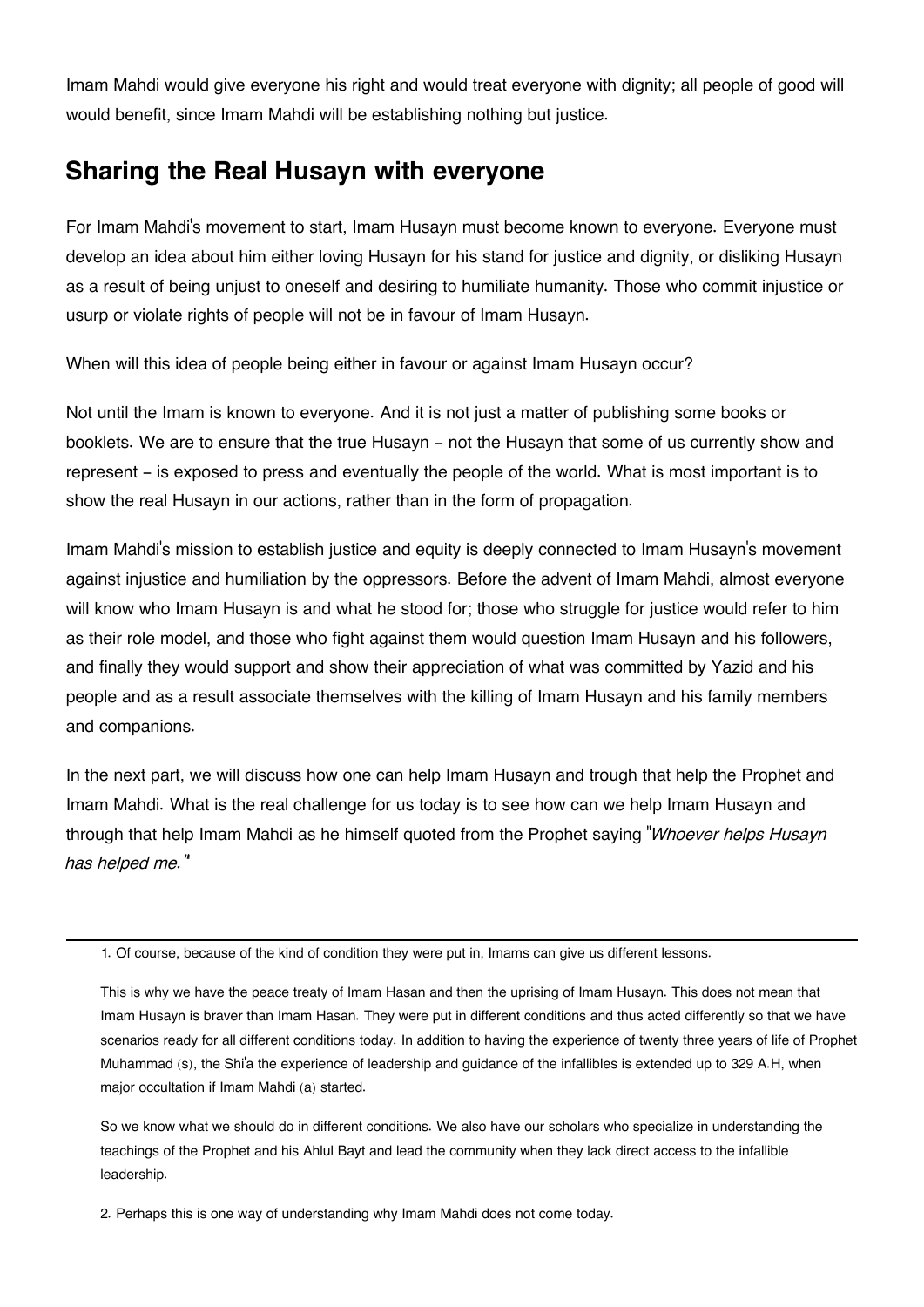[3.](#page-1-4) It might be said that there are people today who seem to support Yazid. Either they praise Yazid today or, for example, they attack those who go for ziyarat of Imam Husayn. Thus, these are the people that are going to be the enemies of Imam Mahdi. However, I do not think this illustrates the entire picture. How important are these people? Although what these ignorant people who kill themselves to kill others do is wrong by any standard and in a sense they are supporters of Yazid and do like Yazid, this is not the main problem of the world today and these people are not the main forces of evil today. We must look at it in a way that can appeal to humanity.

<span id="page-7-0"></span>[4.](#page-2-1) Normally we do not find this in other schools of Islam. They believe they can follow the lead of someone they do not know in their prayers.

<span id="page-7-2"></span><span id="page-7-1"></span>[5.](#page-2-1) This is a distinction that many, if not all, scholars make. If you want to be the leader of a prayer it is enough if people believe that you are just, even if you are not sure about your justice or you do not believe that you are just. People can make the intention of congregational prayer and you make the intention of individual (furada) prayer. However, a Friday prayer leader must believe that he is just. If he does not find himself just then he cannot undertake the leadership. [6.](#page-2-2) Another example is about telling the truth. Sometimes maybe to tell the truth can cause serious problems and you have to hide the truth. And if not possible to do that sometimes you may be required to tell a lie. For example, if by telling the truth I put an innocent life into risk then I have to hide it or if it is not possible tell a lie.

Of course, this is to save an innocent life and not a criminal one who is going to see the justice. Or if two people like a husband and wife have problem with each other you should get involved to help and if it is only by telling lies that you can bring them together you can do so. For example, you can go to the husband and say your wife very much loves you and go to the wife and say something similar and bring them together.

Normally our jurists permit lying for reconciliation. This is different from what some people think and lie for everything and say it is allowed, because there was a maslahah or expediency involved. There must be something which in the sight of Allah is so important that it overrides the value of telling the truth, and these are very narrowly defined by jurists.

<span id="page-7-3"></span>[7.](#page-2-3) Sometimes people wonder why we pray to Allah not to treat us with His justice like the following supplication

O our lord, Treat us with your favour, and do not treat us with your justice.

This raises a question for them since they think this is an exception for justice while it is not. When we ask God not to treat us with His justice it does not mean that we want Him to treat us with injustice or be unjust to us. No one would want that. On the contrary, what is meant here is that we want something even more than justice. This is because justice has two levels. The first one is to give one exactly what one deserves and the second one is to give one what one deserves or more. In this phrase, the first meaning of justice has been used.

Thus, when we say do not treat us with justice it means that do not treat us as we deserve because we are worried that what we deserve is not good. Therefore, we ask for more than what we deserve. Notice that it would have only been injustice if we had asked for less. So it became clear that this phrase is not an exception for justice where injustice is allowed. You do not find any case in Islam in which injustice is allowed. You always have to be just.

<span id="page-7-4"></span>[8.](#page-2-4) Qur'an 6: 51. The Qur'an also says

"And they did not wrong Us, but they used to wrong (only] themselves." (7:160; 2: 57)

#### <span id="page-7-6"></span><span id="page-7-5"></span>[9.](#page-2-5) Qur'an 7:23.

[10.](#page-3-1) Nahj al-Balaghah, sermon 224 and Bihar al-Anwar, vol. 40, p. 163, chapter 107, no.57.

- <span id="page-7-7"></span>[11.](#page-4-2) Bihar al-Anwar, vol. 44, p. 192, p. 196, vol. 45, p. 49 and p. 50 and vol. 75, p. 128.
- <span id="page-7-8"></span>[12.](#page-4-3) Ibid., vol. 44, p. 324.

<span id="page-7-9"></span>[13.](#page-4-4) Al-Ihtijaj, vol. 2, p. 300.

<span id="page-7-10"></span>[14.](#page-5-1) Unfortunately, some of us have kept Imam Husayn in prison of our own community. We have not let the light of Imam Husayn go and reach everyone. When people want to know who Husayn was what can they do today? For example if you live in a neighbourhood and someone wants to know about Imam Husayn what would they do?